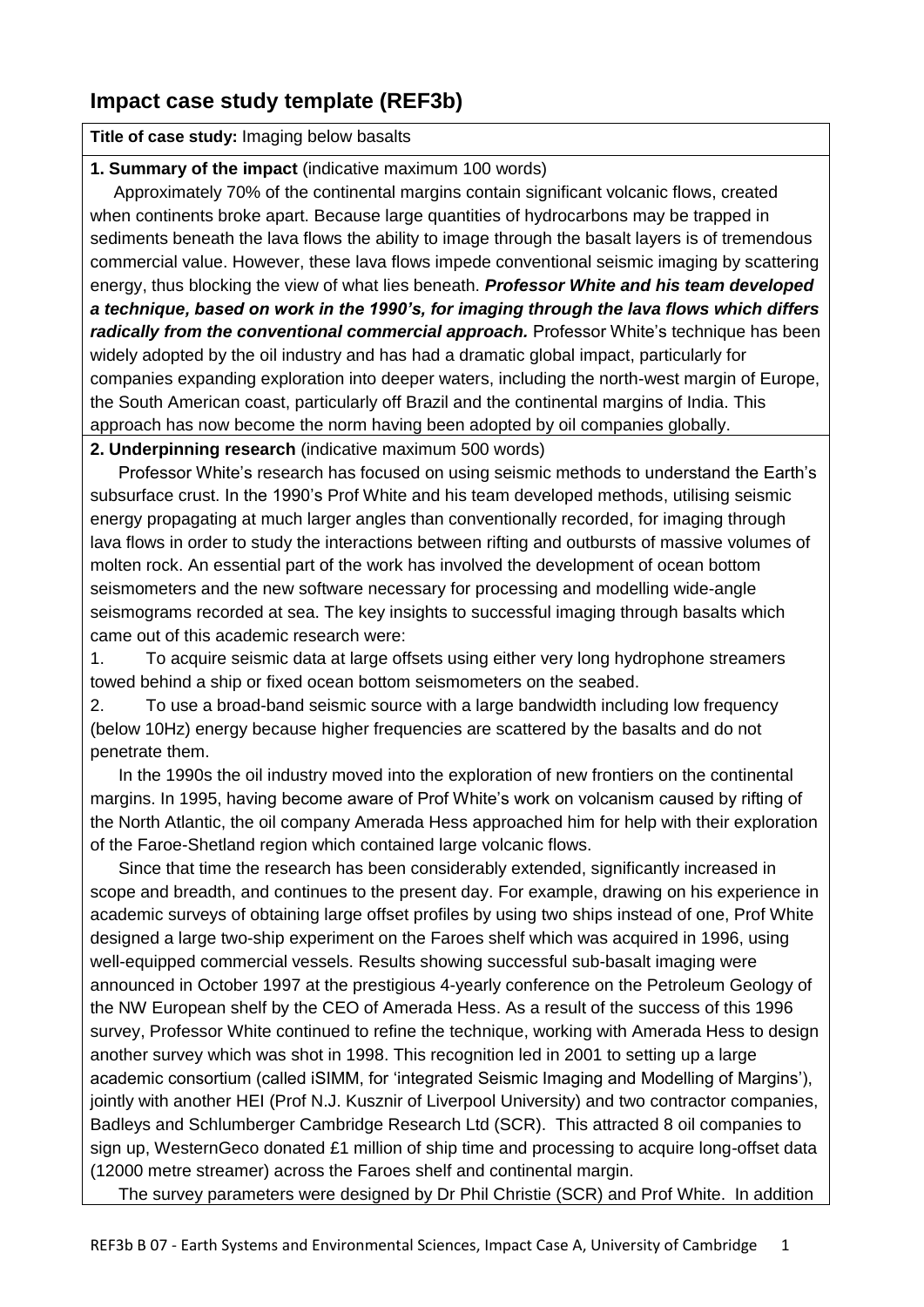to a long offset streamer, they deployed 85 3-component ocean bottom seismometers to obtain offsets out to 120 km. The source design focussed on generating low frequencies because work, directed by Prof White, on seismics recorded down boreholes had shown that low frequencies were required to propagate through basalts. The actual source wavelet was recorded in deep water using a vertical array of hydrophones deployed for the purpose, and compared to the theoretical modelled waveform. SCR subsequently took out a patent on an aspect of modelling the signature from the novel source design (UK patent 2 425 838, in 2007; US patent 7,551,515, in 2010) and another (US Patent 7,961,549, which was granted on 14 June 2011) describing low frequency data acquisition and processing approaches for seismic in applications of sub-salt and sub-basalt exploration.

 Much of the research was done during 2002–2010 by a team which included several early career researchers, many of whom now work in the UK hydrocarbon or commercial sectors (see section 5). Members of the group working on this project and acting as co-authors on publications have included: Professor White, (Cambridge academic staff: 1981- present), Professor McKenzie (Cambridge academic staff 1969-2012), Dr Jon Smallwood (Cambridge 1993-1997 and later employed by Amerada Hess), Dr Jenny Maresh (Cambridge 2000-2004), Dr Zoe Lunnon (Cambridge 2001-2005), Dr Lindsey Smith (Cambridge 2002-2006), Dr Alan Roberts (Cambridge 2002-2008), Dr Jennifer Eccles (Cambridge 2004-2008), Dr Helen Lau (Cambridge 2006-2009), Dr Moritz Fliedner (Cambridge 1997-2001), Dr Roman Spitzer (Cambridge 2002-2006). *External Collaborators include:* Prof N.J. Kusznir (of Liverpool University, who developed margin subsidence software), Dr Phil Christie (of Schlumberger Cambridge Research Ltd, who holds patents connected with this work), Dr B Boslaugh (of Amerada Hess, who arranged seismic acquisition at sea).

**3. References to the research** (indicative maximum of six references)

*Those which best indicate the quality of the underpinning research are indicated (\*)* White, R. S. & McKenzie, D. (1995). Mantle plumes and flood basalts. Journal of

Geophysical Research, 100, 17,543–17,585, doi:10.1029/95JB01585. *[sets out the reasons for massive volcanism on rifted margins: 292 citations to date]*

Fruehn, J., Fliedner, M. M. & White, R. S. (2001). Integrated wide-angle and near-vertical subbasalt study using large-aperture seismic data from the Faeroe-Shetland region. Geophysics, 66, 1340–1348, doi: 10.1190/1.1487079. *[results from two-ship profiles which show large offsets are required for sub-basalt imaging]*

 White, R. S., Smallwood, J. R., Fliedner, M. M., Boslaugh, B., Maresh, J. & Fruehn, J. (2003). Imaging and regional distribution of basalt flows in the Faroe-Shetland Basin. Geophysical Prospecting, 51, 215–231, doi: 10.1046/j.1365-2478.2003.00364.x. *[regional application of our methods, widely used as a base map for exploration]*

 Maresh, J., White, R. S. Hobbs, R.W. & Smallwood, J.R. (2006). Seismic attenuation of Atlantic margin basalts: observations and modeling, Geophysics, 71, B211–B221, doi: 10.1190/1.2335875 *[demonstration of why low frequency sources are required to penetrate basalt flows]*

\* White, R. S., Smith, L. K., Roberts, A. W., Christie, P. A. F., Kusznir, N. J. & iSIMM Team. (2008). Lower-crustal intrusion on the North Atlantic continental margin, Nature, 452, 460–464 plus supplementary information at www.nature.com, doi:10.1038/nature06687 *[results from applying methods for deep sub-basalt imaging]*

Lau, K. W. H., White, R. S. & Christie, P. A. F. (2010). Integrating streamer and oceanbottom seismic data for sub-basalt imaging on the Atlantic Margin, Petroleum Geoscience, 16, 349–366, doi: 10.1144/1354-0793/10-023 *[shows benefits for sub-basalt imaging of combining an academic-developed approach to velocity modelling from OBS with industry processing]*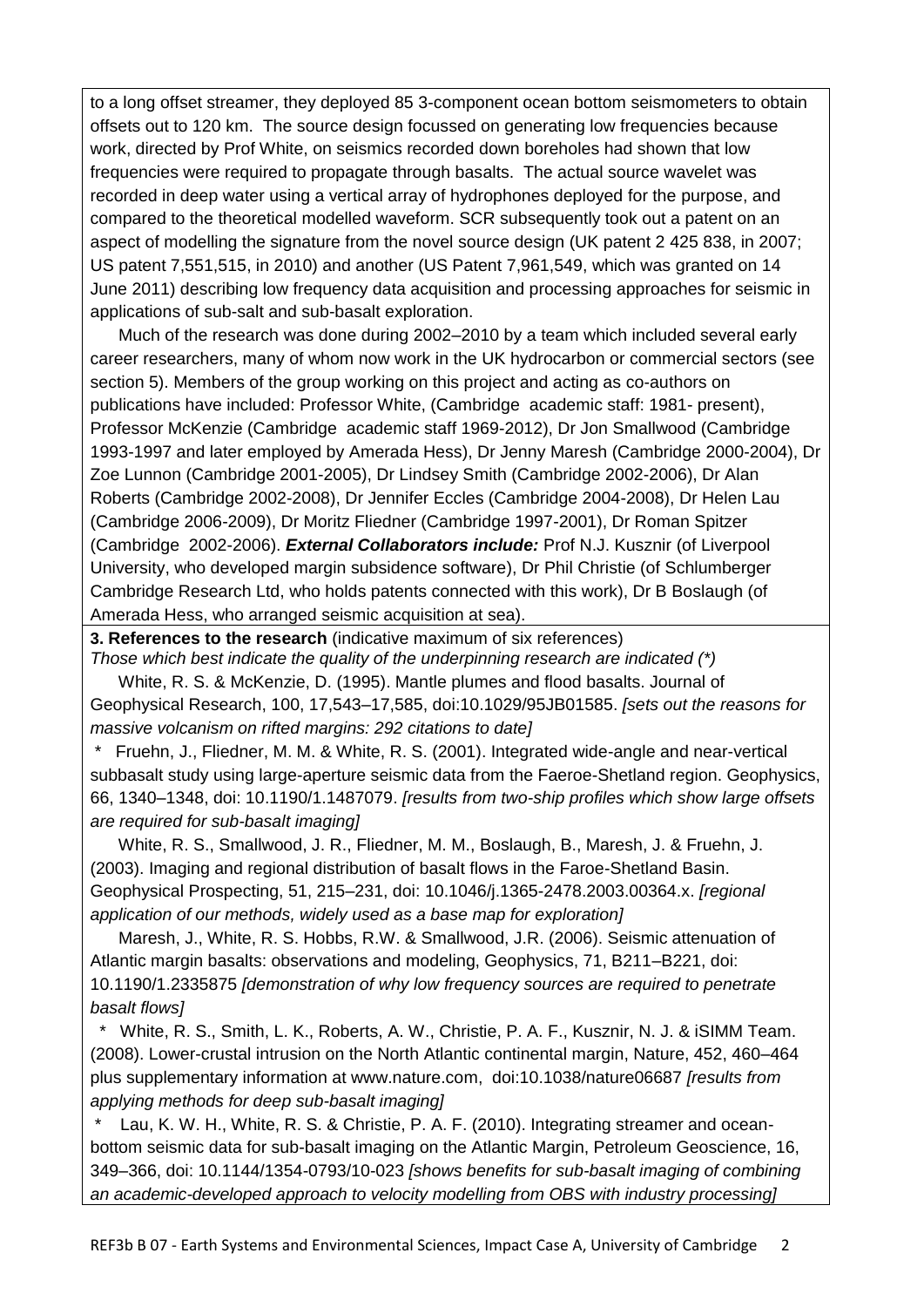**Peer reviewed grants:1/** (Kusznir, White, Roberts & Christie) iSIMM: integrated Seismic Imaging and Modelling of Margins (NERC LINK plus DTI and 8 oil companies) (2001–2005) £1,304,173 + seatime + Western Geco acquisition (£1.3 million) = £2.6 million total **2/** (Japsen, White, Worthington) Petrophysical and seismic properties of Faroes basalts (Sindri – a group comprising oil companies working in Faroes sector) (2002–2005) 10,680,610 DKK (c. £ 1.2M). *Other Grants:* (White) P- and S-wave characterisation of subsurface properties (Schlumberger Cambridge Research Ltd) (2005–2010) £427,500

## **4. Details of the impact** (indicative maximum 750 words)

 The main impact of our research has been the widespread acceptance that sub-basalt imaging can be greatly improved by a combination of using long offsets and a low frequency broad-band source. The major beneficiaries have been oil companies exploring for hydrocarbons in frontier areas such as the northwest margin of Europe, the Brazilian margin of South America and the continental margins of India. Approximately 70% of all continental margins contain significant volcanic flows, so as oil exploration extends into deeper waters of frontier areas the techniques discussed here have become increasingly important.

 The process by which our research has been disseminated was initially by presentations at regular one-day meetings with the oil companies who contributed to the iSIMM project. This gave the participating oil companies advance knowledge of progress, and thus a commercial edge and which some incorporated into their exploration programmes. Exchange of personnel between companies, and the way so many expensive exploration activities like drilling wells are often joint enterprises, means that a 6-month lead is often all they expect or need to obtain a commercial advantage. Our results from the Faroes-Shetland Basin were used in the 3<sup>rd</sup> Faroes Licensing Round in November 2008 at which companies bid for exploration rights, and continue to be used by oil companies to help plan drilling targets. *The Director of the Faroese Earth and Energy Directorate (Jarðfeingi)* will verify *"that several companies bidding for exploration rights have applied this approach and these techniques continue to play an important role in the hydrocarbon exploration effort in the Faroese region".*

 The other main route of dissemination to a wider audience was through presentations at conferences, and particularly those attended by oil companies. These oral presentations often preceded the formal publication in international refereed journals, which often took 12 months, and we typically gave talks on results as fast as they became available. None of our work was restricted from publication in any way, and we believe that this led rapidly to its becoming widely known and used. On several occasions oil companies (specifically Shell, Amerada Hess, Total), having seen presentations of our results, directed the seismic contractors acquiring data under contract to use the same parameters as we worked out for iSIMM. Many other companies have also adopted the same principles we developed in planning their surveys. *Schlumberger Cambridge Research* will attest that this work *"motivated clients to purchase proprietary acquisition by Schlumberger of at least 5,000 line-km of low-frequency, long-offset seismic data in the basalt-covered regions of the Atlantic Margin"* and will provide evidence of the impact of our work on sub-basalt imaging, the importance of the patents taken out, and the connection with US Patent 7,961,549, which was granted on 14 June 2011, describing low frequency data acquisition and processing approaches for seismic acquisition in areas of sub-salt and subbasalt exploration.

 The benefits of improved survey design were clear in subsequent surveys shot by oil companies from 2003 onwards. Since 2008 the long-offset, low frequency strategy is now widely used as standard in surveys on volcanically-dominated continental shelves, and new acquisition technologies continue to be developed to generate and record low-frequency, broadband data. Further advances also come in improved methods of processing, modelling and inverting the data. This is seen already from the fact that older seismic surveys, albeit with